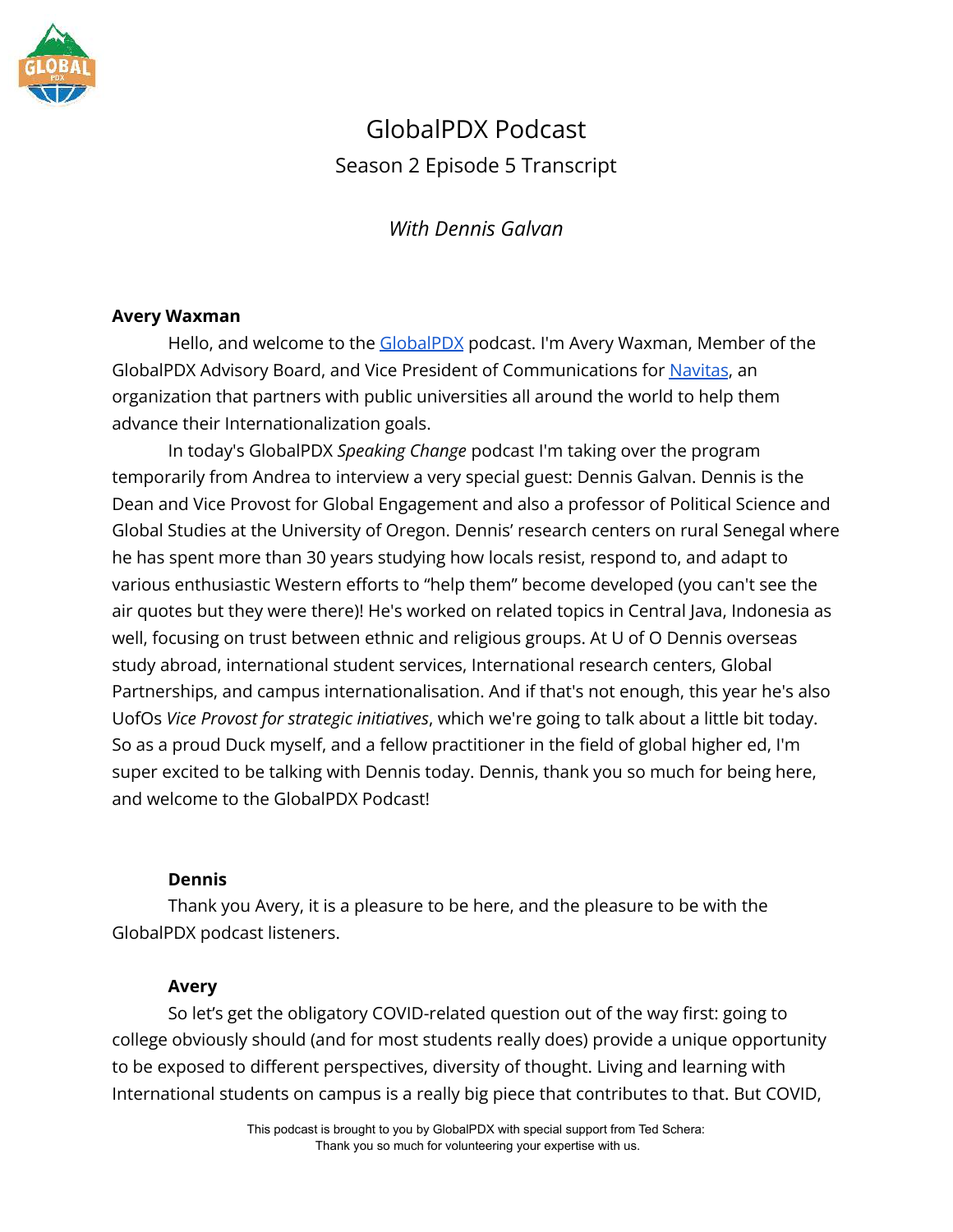

as we all know, stopped international student mobility in its tracks. Students couldn't get here, couldn't get visas, or for very valid reasons (in the middle of a global pandemic) they chose not to come. So in a small, fairly homogeneous City like Eugene, and at a University like U of O, at least according to fall 2020 data: more than half of the students there are from Oregon. And only about 6% (back and fall 2020) are International. So you know it is not as perhaps diverse as some other large state institutions. Boy, we need those international student perspectives! Both in the classroom and in the community, as well as sort of from an economic point of view. So with that really long preamble, can you talk to us a bit about how UofO has been impacted by student mobility coming to a standstill, and how are you guys adapting to this reality?

## **Dennis**

That's a great question Avery, and it is certainly a Uof O question, a State of Oregon question, and I think also a national question, to have the flow of international students all of a sudden stop. And quite frankly when March 2020 (when that moment 2 years ago) hit we had lots of international students who immediately went home and stayed home for a long long time. So a couple of things about that: you're absolutely right that for us the diversity on campus, diversity of perspective, national origin, culture, language, ethnicity, race, religion, (wow International students are really really important). We are doing surprisingly well as a University on domestic diversity (our student population is up above 20 (between 20 and 25 per cent) U.S. minority students which is awesome). But we were 13% International students in about 2016, and the number has gone down a lot. It started to go down before the pandemic, it started to go down a little bit before the Trump Administration, certainly hostility to immigrants, immigration barriers didn't help at all.

So a couple of things: immediately in the pandemic one of the things that became a big concern for us was the retention of international students. To make sure that our International students (particularly those about 500-600-700 I believe, who were in their home country) had a strong connection to the University of Oregon. And many of them were taking synchronous online classes (Zoom classes) in the middle of the night in their time zone. So we built a program we called *No Visa Needed* additions to enrollment and this included in person internships that they could do in Beijing and Shanghai if they were in China. It included a virtual internships for credit, virtual internships are a great too because it enables people to do what we are doing right now: conduct our professional lives over Zoom through remote technology. And virtual internships are career enhancing, and they are skill developing. We offered a program of remote Homestay, we called it "English around the world" where an international student would get a language buddy in Eugene to practice their English with (usually a peer). We have a study abroad site in London so we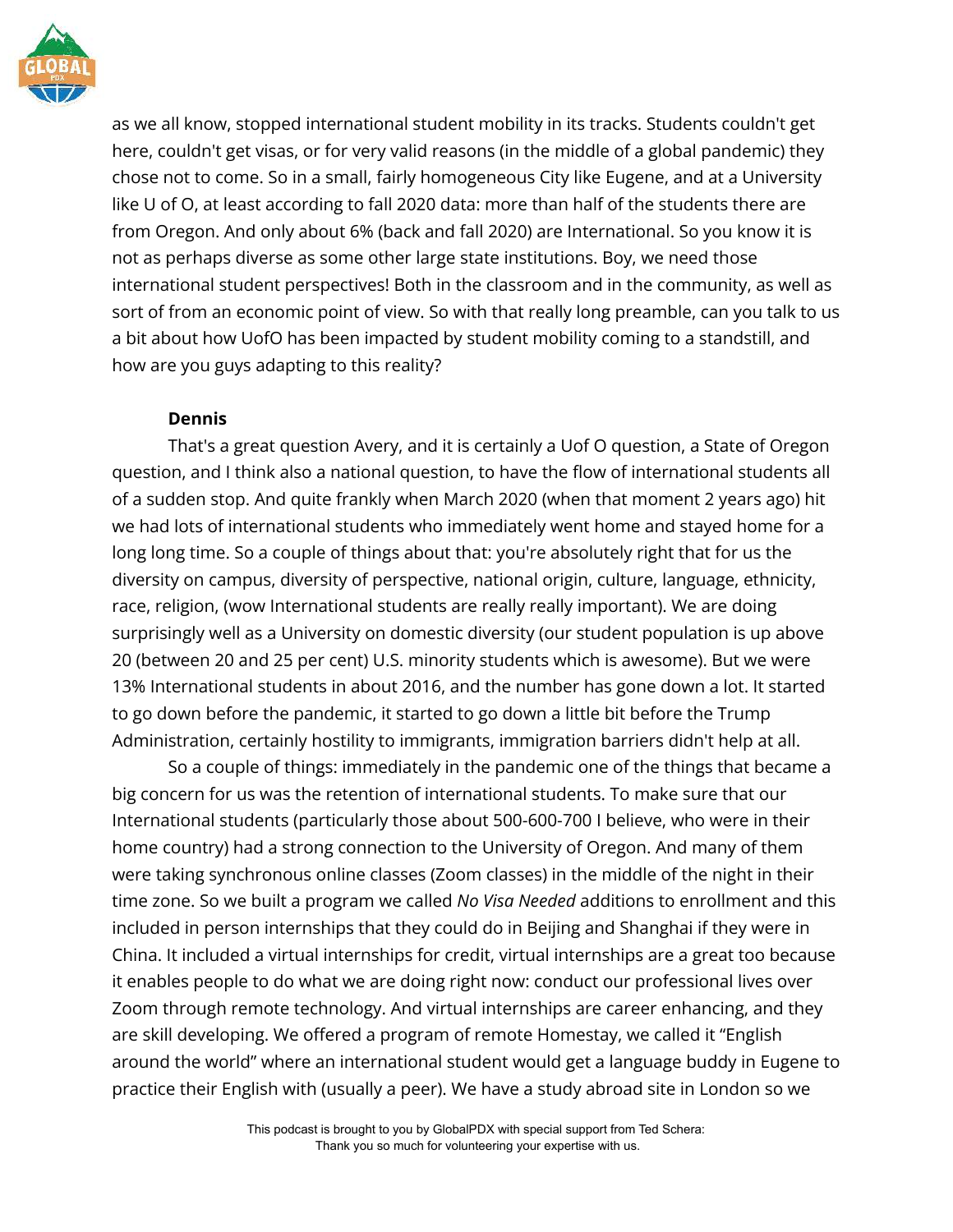

got people from London to be language tutors, and they were speaking The Queen's English (like *the right* English), so that was great. They can hear English with a British accent and Oregon accent (of course we Oregonians don't have an accident…). And then for some students we were able to get an alumni career coach (typically based in Hong Kong or Singapore). What's nice about that is that's English too, but it's yet another version of global English. And we also had, maybe the most important thing we did, was we worked with an alumnus based in Shanghai (a former Chinese student) to become a *concierge advisor* in their own time zone. For many students in the time zone where they were, somebody they could go to (or their parents could go to) to help solve a problem: like my Zoom class isn't being recorded, how do I get to the professor to ask them to record it?" So a lot of adaptations. And now as we look at late pandemic, maybe entering the endemic phase, we certainly see students coming back to campus: I'm looking out my window at students walking down 13th Avenue right now (thankfully I still see a large number of them masked which is great). International students are eager to come back. The fact that the Biden Administration removed the rule that said if you were coming from China you had to spend two weeks in another country is a big deal for us.

## **Avery**

Absolutely.

## **Dennis**

And international enrollment is going to grow back at the University of Oregon. It may never be quite so centered on China because the Chinese economy has changed. So as we build new academic programs in sport and wellness, in environment and climate change, in data science, some of these are already new undergraduate degree programs like data science. There will be a new one in biomedical engineering in the night campus, there will be new programs in climate change studies in sport and Wellness. I think we will be positioned to do a New generation of international student recruitment to come to the University of Oregon, because we're the top place and some of those areas (and in addition to being a welcoming, friendly, beautiful campus right on the West Coast easy flight from East Asia).

# **Avery**

So many great examples of adaptations. Could you even imagine 2-3 years ago that you would have just spent 2 to 3 minutes enumerating all of the different ways from horse delivery to curriculum and kind of everything in between that you would have launched, with probably a minimum planning and whatever resources you had in the moment?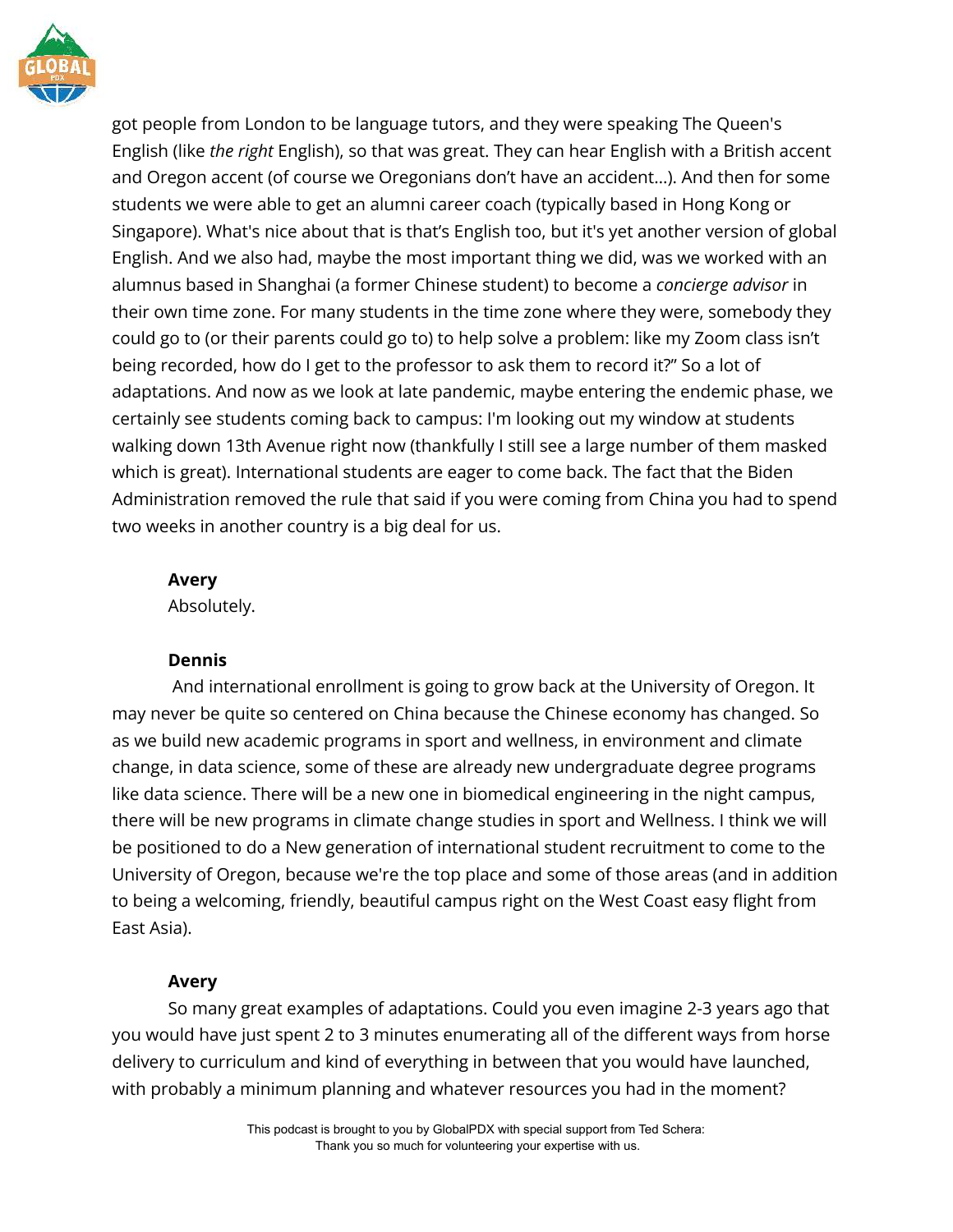

## **Dennis**

Absolutely not, I can't imagine. But in a way, if you step back a little bit from the pandemic and you look at the 10 year - 20 year view, U.S. higher education was already going to face a bit of a challenge as more universities become better. More university seats in China, better universities every year, better options in China. As Australia, New Zealand, Canada and the UK compete for the same students who want to go to an English-speaking country. So in some ways the pandemic accelerated some processes that were happening more slowly and the adaptations (our adaptations) sped up in a way that's pretty saultory. We needed to get on our game on this because the changes were moving already. And I think indicative of that is that the peak Chinese enrollment at the U of O was in 2016 and in the U.S. was a year or two after that.

## **Avery**

So we are going to get to this concept of pent-up demand in a few minutes. I'm also going to ask you to weigh in on how you think the U.S. (and U of O specifically) are going to be able to compete with other Primary English-speaking countries that International students consider when they're looking for study abroad opportunities. But before we get to that, we talked at the top about the amazing value that international students bring to our campuses, into our community. The flip side of that of course is when our own students study abroad, right? Their worldview literally and figuratively gets broadened when they leave the beautiful, wonderful state of Oregon and go live, learn alongside students from all around the world to live with a host family. Can anything ever replace a semester abroad, backpacking after college, teaching abroad, or joining the Peace Corps after graduation? What is going to be the impact if these types of opportunities and these possible career paths become less popular or less accessible?

## **Dennis**

Yes, this is a concern as well, and I think the short answer is: nothing really does replace the backpacking after you graduate. The immersive study abroad. Working in a firm or an agency or an NGO oversees. The face-to-face, all senses (including senses you didn't know you had) activated by the new cultural experience (sights and smells feels tingles). Nothing will ever really replace that but two thoughts about it:

> 1. Coming out of the pandemic I think we can now, hopefully, think of that kind of engagement with the world where it really affects you, it really touches your heart, and you are transformed, in a more gradual or incremental way. At the peak of that graduated scale, at the high end, is always going to be the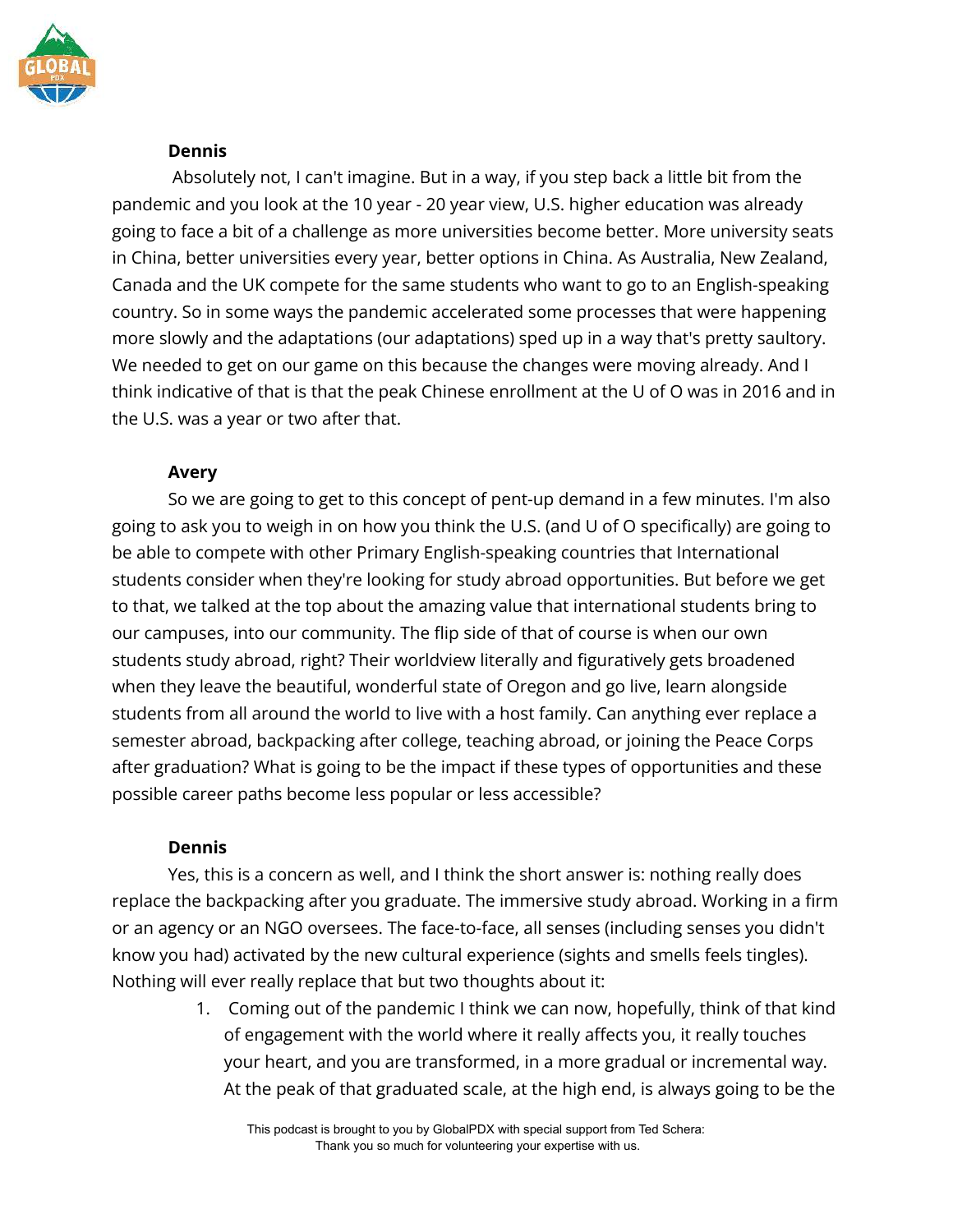

immersive experience we're talking about. But can we imagine a situation where students are using remote contact and project-based learning in their classes on energy and decarbonization with students from the National University of Singapore, or from Wausau University, or from King Abdullah University of Science and Technology. And they spend half a term on a project with them. That is a cool way to get an incremental bit of the deep value of travel and immersive experience without traveling. And I don't think of it as a substitute, I think of it as a kind of *life path* that hopefully what that does (that classroom experience, or that remote home stay, or the remote virtual internship) whets the appetite to get more and more. I think that that's what I see with students.

2. Having said that, the thing we really want to watch out for is: if travel is a more rare opportunity. What we dont want to see is for the population of people who benefit from those travel-based educational experiences to become less diverse, less inclusive. I think in the study abroad field we have been fighting for decades to overcome the history. There is a certain history of this field as kind of (to be a little blunt) white middle-class finishing school or upper middle class finishing school. That rich white young men and women go to Europe to polish off their education and to become more sophisticated. I think that that was true probably before I was born (and I was born in the pleistocene) so a long time ago that was how study abroad was. The field has been working incredibly hard to make sure that is not what it is and to include students of color and students from families of modest means, and first generation students, and Rural students. And that is certainly our mission at the University of Oregon. It's just that if travel becomes more rare we really need to double-down on access scholarships to make sure that … We have many students at the University of Oregon who have never had a passport. We have a program we call the *Passport Program* where they apply and we buy them a passport. And it's \$180-\$ hundred bucks for a passport but it's not the cost and (sometimes it is the cost) but it's also the psychological barrier. If that's not something that was done in your family, we want to make sure that you also have that password in hand and start thinking about the opportunity.

So I think the incremental steps in remote learning can't be the end point for students of color, and it's only the rich white kids who then get on the plane.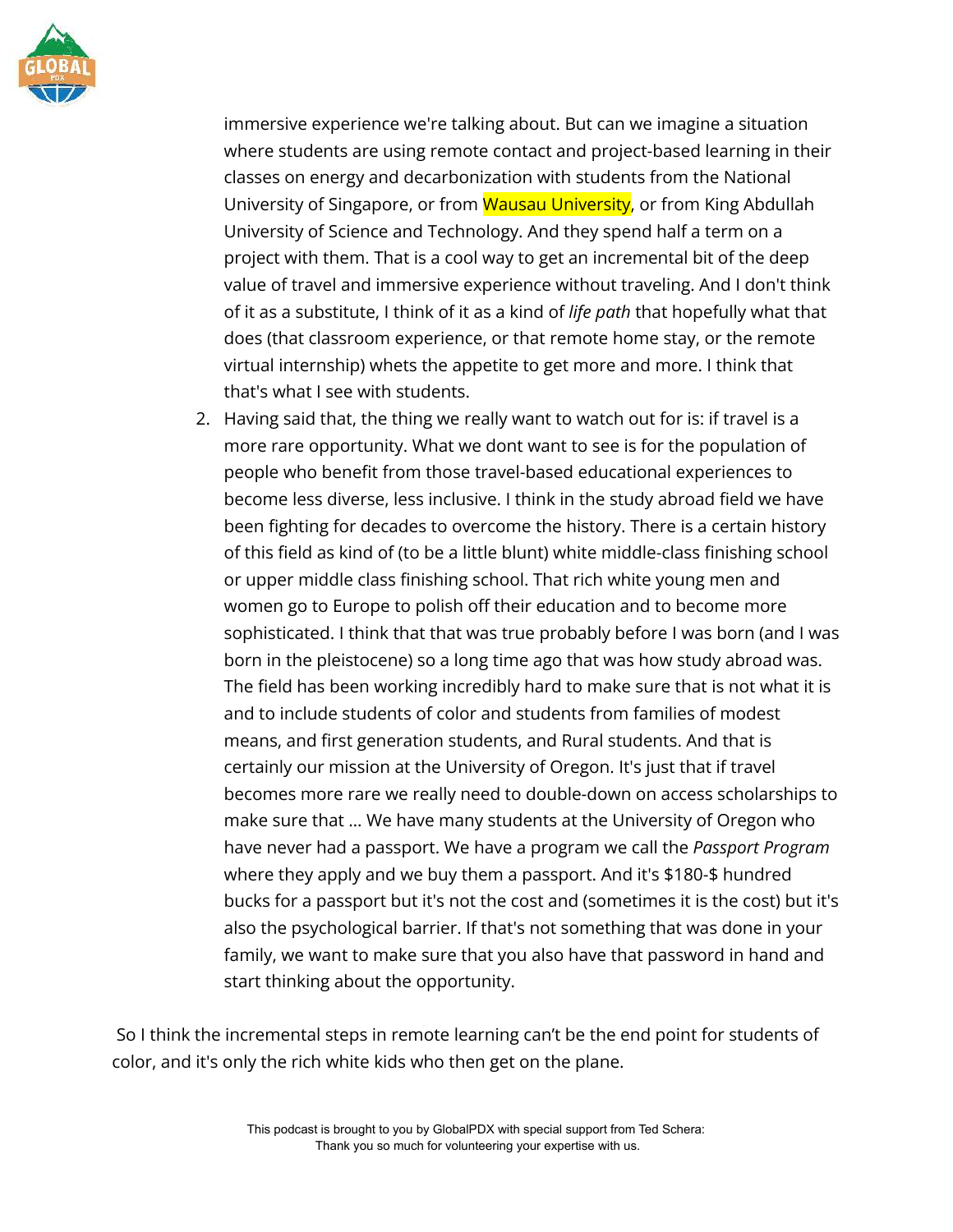

# **Avery**

I think I need to take a break from recording and bookmark direct Mike University of Oregon alumni giving dollars in that direction. So let's go back to the classroom. COVID obviously changed how you teach, you gave so many examples earlier in our conversation. Remote delivery was just sort of the least of it. But would you say it also changed *what you teach*?

## **Dennis**

Yeah, I think that's a work-in-progress. but clearly what I see on this campus is that we were already following strong student demand for … here actually interestingly it was Global Health was the academic program that we built first. But beneath *Global Health* is just *public health*. Our sister universities in Corvallis, Oregon State, Portland State, have good public health programs, we need one too. Students wanted it. 25% of incoming University of Oregon students say they want to work in the Health Professions in some way. And what emerged organically here is a strong well enrolled Global Health minor actually before the pandemic. And faculty in many many fields (in economics, and political science, and history, and in the College of Education, College of design, all across campus) are thinking about what they do AND questions of health (and health inequities, and health administration, and healthy economics). So there was an organic move in that direction. And then with the pandemic you can see so many faculty adjusting their courses really in Spring 2020, on a dime, adjusting their courses to be about the pandemic. And they already were tooled up in a certain way, but it's a pretty impressive move that way. So yes definitely a shift in educational Focus for the public health issues really broadly understood. We also stood up a student training program for students to break quickly get certified through Lane County Public Health and Oregon Health Authority as contact tracers (we call it the "Corona Corps" still running contact tracing case management case investigation we basically invented a new pipe line towards the workforce of students ready to be public health workers which is completely awesome. And the students are so empowered to be a part of that kind of work. So there's that shift.

And I think there's also this way that the pandemic has forced us to be Global in a real sense, in the deeper sense of the word. The easier sense of the word is: to be curious about the other, and to love travel, and discovery. Which is great. I come from that, you come from that Avery, many of our listeners come from that too. To be Global in the deeper sense is: to problematize what's going on here in the U.S. and Oregon in Lane County in the context of what's coming or going to the rest of the world, or how we are realitive/compared to the rest of the world. So I think the pandemic, just to get a simple example: we really believe in this country that the Democratic free market model that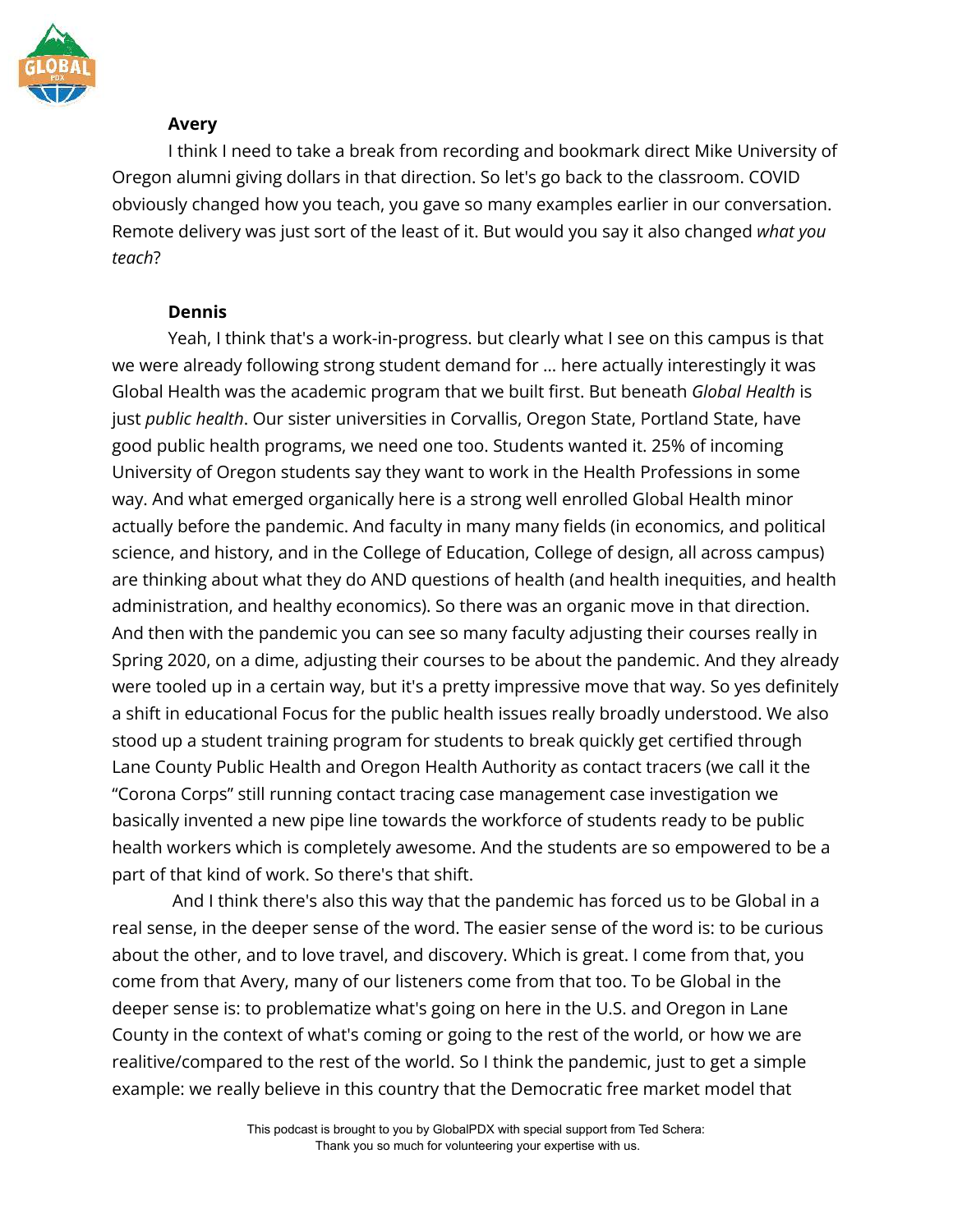

organizes our society is *a good model.* Many people believe that (we may have debates about that). We generally believe that having a single ruler with total control and no limits on that person's time in power isn't a good model. But you look at the Chinese example in the pandemic and the way that the Chinese, the way Xi Jinping and the Chinese government are able to promote their ability to contain the pandemic and we're doing this podcast during the Beijing Olympics! And it's an amazing PR moment to show that they got their act together. And the message within China is: be wary about the West cuz they're in chaos, and it's a cesspool of virus. So I think from an educational point of view that's a great topic that we're taking on: understanding what the pandemic does to position how we think of ourselves, and how we think of the United States in contrast to the rest of the world.

# **Avery**

So let's talk, at long last, about this notion of pent-up demand. At Navitas where I work we have done some pretty interesting research over the last 18 months about what the road to recovery looks like in international education (and proposed some theories around that different paths that roady could take). You know one of the really simple and basic indicators that we've looked at is the issuance of student visas. Visas for the U.S. are almost back to 2019 levels which is incredibly encouraging to say the least. It doesn't necessarily mean every Visa holding student is going to come, but it is certainly a predictor. And you know that even with the lack of mobility of students from China, which is really actually quite phenomenal. We're seeing that up-tick student visas for the U.S. but so is Canada, so is the UK, and Australia just reopened. So as borders reopen across the world, universities again embrace students on their campuses. And international student mobility really resumes, how do you think the U.S. (and U of O particularly) will fare compared to these other countries that are, you know, equally appealing and sometimes appealing for other reasons to international students?

# **Dennis**

I think we have an unusual mix of elements in our offering in U.S. higher education. And 50-60 years ago the competition wasn't so tough. Now it's much tougher, and we're coasting on *what was* (what was and still is) valuable. So I think the challenge now is not that the value proposition is all that different. I think we have a value proposition in U.S. higher education where we do things a little differently than the Canadians and the Australians and the Kiwis and the Brits do. My son was at University of British Columbia and I was amazed to see this difference for him as a first-year student. So our value proposition is still strong, but we have to tell the story in a much more intentional, more creative, more overt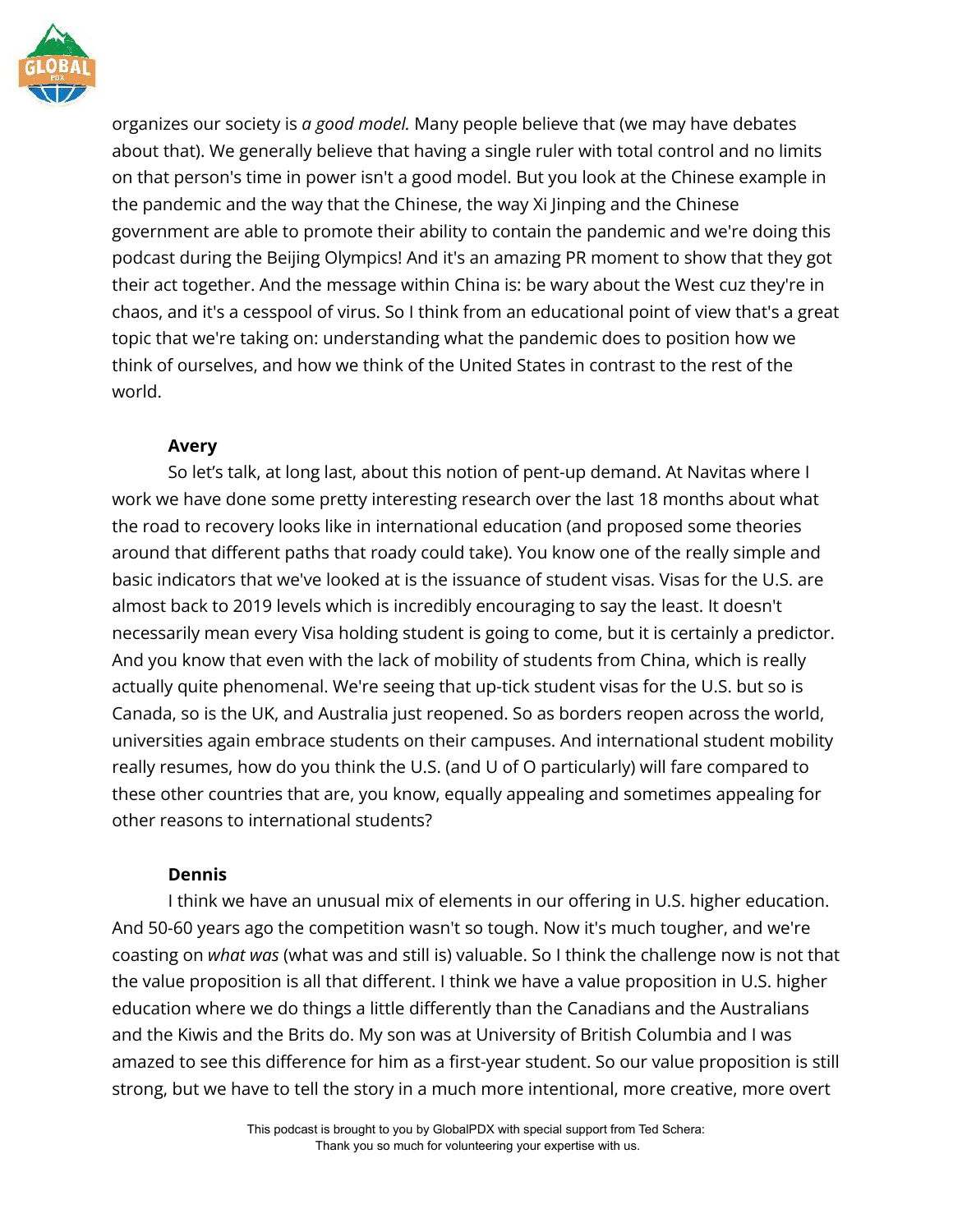

way. And so what I would say the value proposition of U.S. higher education is: we kind of mix three things that the three ingredients that we mix not everybody else has these ingredients.

- 1. We still do liberal arts education. And if you're in a three-year British style system *you're tracked*. You're picking what you're doing. Even in Canada you're picking your school/college and even Department of major, *early*. What's great about a true liberal arts education is this exploratory phase. And that exploratory phase lets you actually discover "Discovery". Lets you learn *what discovery is* and lets you understand your career goal, and personal passion, and major are tricky to align and it is developmental: it takes time. You have to discover yourself in order to figure that out. So other systems don't give us much room to do that. It makes our system kind of chaotic and long, but it's still a value.
- 2. The residential experience, the second piece. The sort of crazy ferment of our residential Campus Life (dorms, and football games, and Greek system parties). There's a certain kind of productive chaos in the residential life experience. And my residential life colleagues would want me to say, "It's actually organized chaos"! But from a student point of view: it's exciting. It's exciting to come to a residential campus and be with other people your age and discover. And it's partly outside of the classroom.
- 3. And then the third piece is *optional practical training, career readiness*. We need to do more to make sure that International students understand that this is still a great place to start a job and a family. That's that's the one that we don't control so much, but we still can do this as a country. We just have to fix our problem with the terrible virus of xenophobia. We have to understand that this is what has made the country great for generations and can continue to do so: is to give talented eager hard-working students the chance to stay here, build their careers and contribute to our economy in Oregon and around the country. We can do this.

And if you put those three ingredients together, and you really market them, and are overt about them: a rich exploratory education based on discovery, a residential life experience, and a job path. Put those together and there's no reason to go to Canada.

## **Avery**

So I want to come back to your comments about the value of a liberal arts education. If you are a parent (could be a parent in China, could be a parent anywhere), and you know it's not unusual for this generation of international students to be the first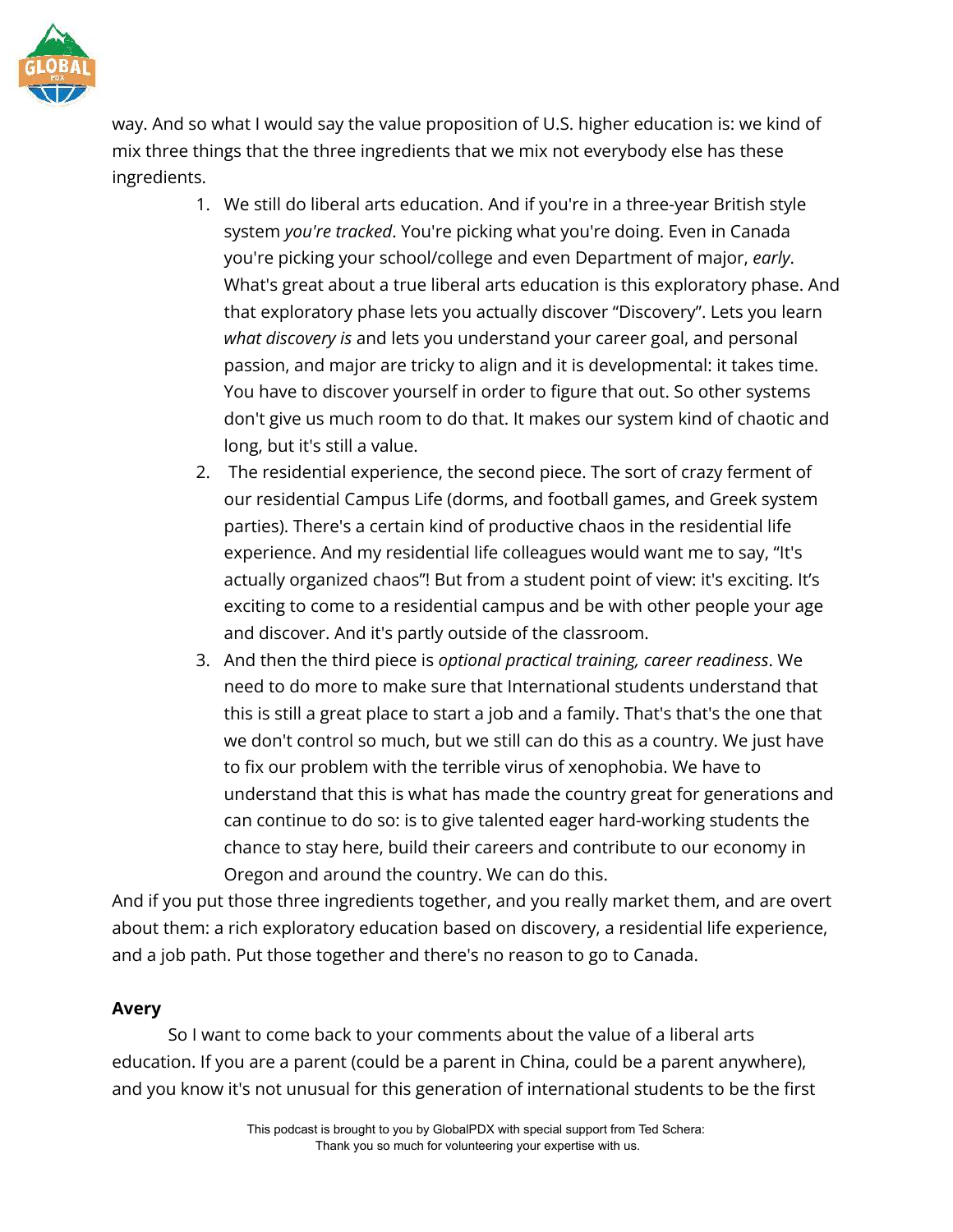

from their family who will study abroad they need to actually be the first in their family (first gen) college students. You don't have to convince me of the value of a liberal arts education and you don't have to convince your parents who have experienced that themselves. But to someone who is looking at spending a full fee-paying tuition x 4 years at an institution and their concerns that that first year is going to be, as you put it, "exploritory". As opposed to focused and preparing their son or daughter for a particular academic track that is going to lead to a particular job upon graduation. How do we better present the value proposition of a liberal arts education, when there are plenty of very valid arguments for getting into a pre-professional track, staying there, finishing in 4 years, and having a very defined career path from there?

## **Dennis**

It's a great question Avery. As a first generation myself who had the tremendous good fortune to go to Stanford on an IBM scholarship (my dad worked for IBM), I didn't know what I was experiencing at Stanford at a place that de-emphasizes major selection (that really discouragde major selection). I didn't know what was happening and I benefited so much from it.

So the thing about this *exploratory liberal arts education* path, a couple things: what it's really doing is giving a young mind the opportunity to find the topic area, the discipline (whether its history, or its English writing composition, or its science) it's experimentation. Where their ability to analyze big streams of data and think critically about them and write well about them, and present effectively, and analyze crisply, you gotta find where you're going to do that well. Cuz doing that well is more important than the degree. The degree in accounting, or the degree in international studies is going to have some value the year you graduate, and its value will diminish every year of the remaining 35-40-50 years of your career. Because it immediately starts to get stale and out-of-date. What doesn't get stale and out of date is your fundamental ability to do more than an AI algorithm can do. To see pattern, analyze data, to make connection in your culture, across cultures, in your time, across history. And then communicate really effectively (in writing, and in presentation, and have graphic design, and GIS skills (Geographic Information Skills) to be an even better communicator and a better synthesizer of information). The data show that 15 years after getting a liberal arts degree (the English degree) 15 to 20 years your salary exceeds those with a bachelor's degree in something more applied. So the data support the fact that people who will become managers, and people who will get paid well, are people who had this foundational experience.

The last point I would say is "mismatch". There is a tremendous waste that comes when a student comes into a university feeling like the right path I don't know is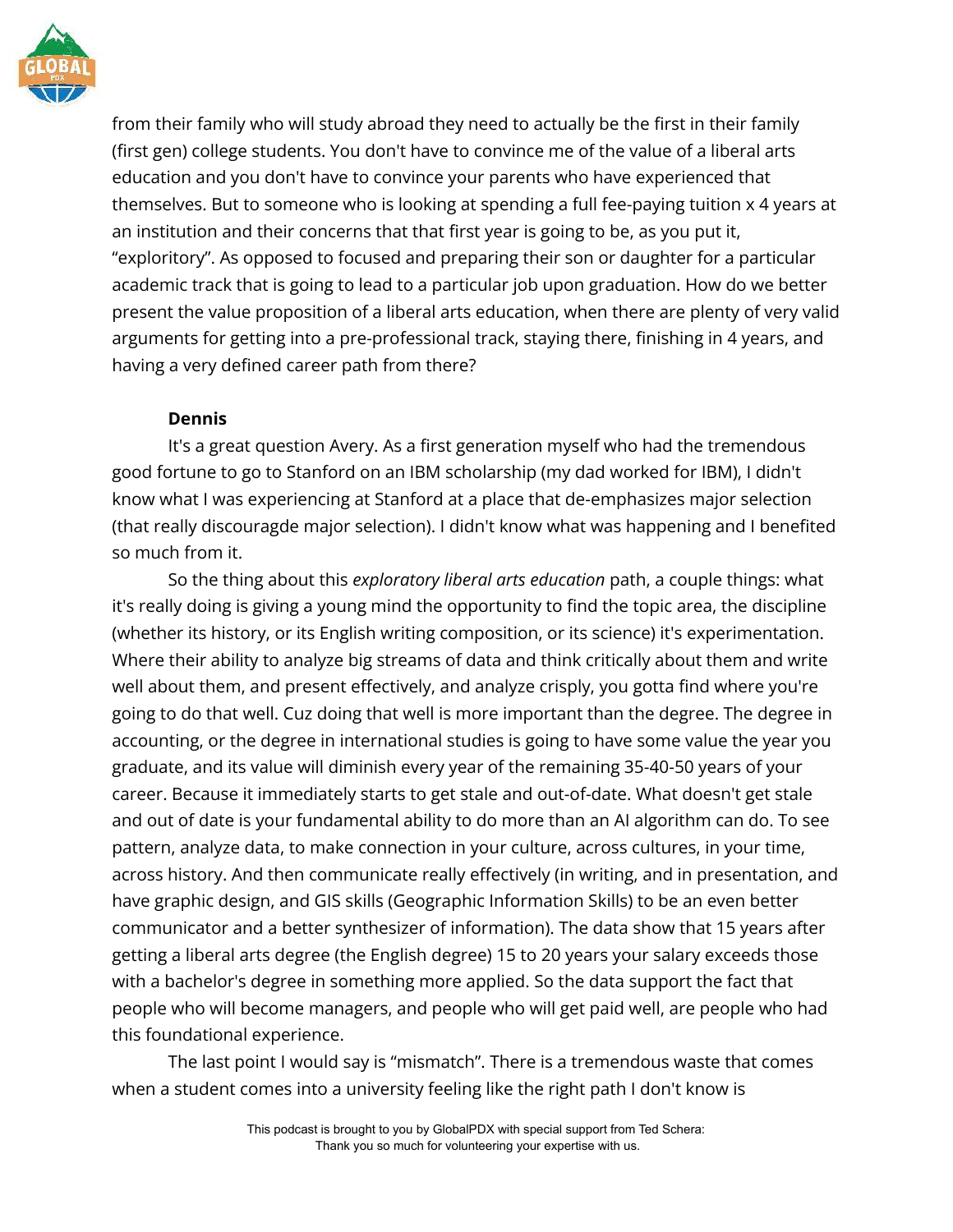

engineering, or the right path is lab research and biology, or the right path is architectural design, and they're not good at it! They're just not skilled, they're not suited for it. If you don't allow the 18 year old to have the *discovery moment,* the exploratory moment you're going to create wasteful mismatches and that person's career is going to be less impactful. Out in the economy, in the pocketbook, and in the soul they're going to be unhappy. And I think those things actually can go together: you can be happy and make money and make a difference in the world if you find the right fit. So that's why a liberal arts education is so much more value. Especially in a mid-12st-century where AI is going to replace many of our jobs. We don't need people coming out with me or technical skills. We need the skills of the mind, and of creativity, and a constant re-training, and constant inquiry. And those are liberal arts skills.

## **Avery**

So earlier in our chat you really gave us a sense of your perspective on pent-up demand in terms of in-bound students (so International students coming from all over the world to study in Eugene and obviously a campuses across the United States). I'm curious what your thoughts are around pent-up demand from an *outbound* study abroad point of view, and Just to sort of close out the conversation: what does all of this mean for UofO's International engagement as a move forward?

# **Dennis**

I'm so glad you asked that Avery because we were all really worried about outbound study abroad in Spring of 2020. We had seven or eight hundred students who were ready (you know some who had bought plane tickets) for summer 2020 programs, and we went through a year (2020-2021) where we actually did send some students abroad, but it was in very controlled ways. And we did a lot of our own risk assessment and our own counting of you know number of tests per capita, and infection rates, and hospital bed utilization. So we've built a pretty good system for being able to send students. Now here we are: February 2022, and summer 22 will be the biggest summer I think we've had (bigger than summer 19). If we compare applications open, completed, at the various stages today with where they were two years ago I believe we are at 120% of '19.

So what this says to me (as we know about this campus) lots of students come here because they like the study abroad options which are pretty enormous. Lots of students wish they could have gone in the last two summers, and are now raring to go. And the other thing going to your last question that I think is really *really* interesting is: in some ways for many of us, what the pandemic brought is that the world is a dangerous place.